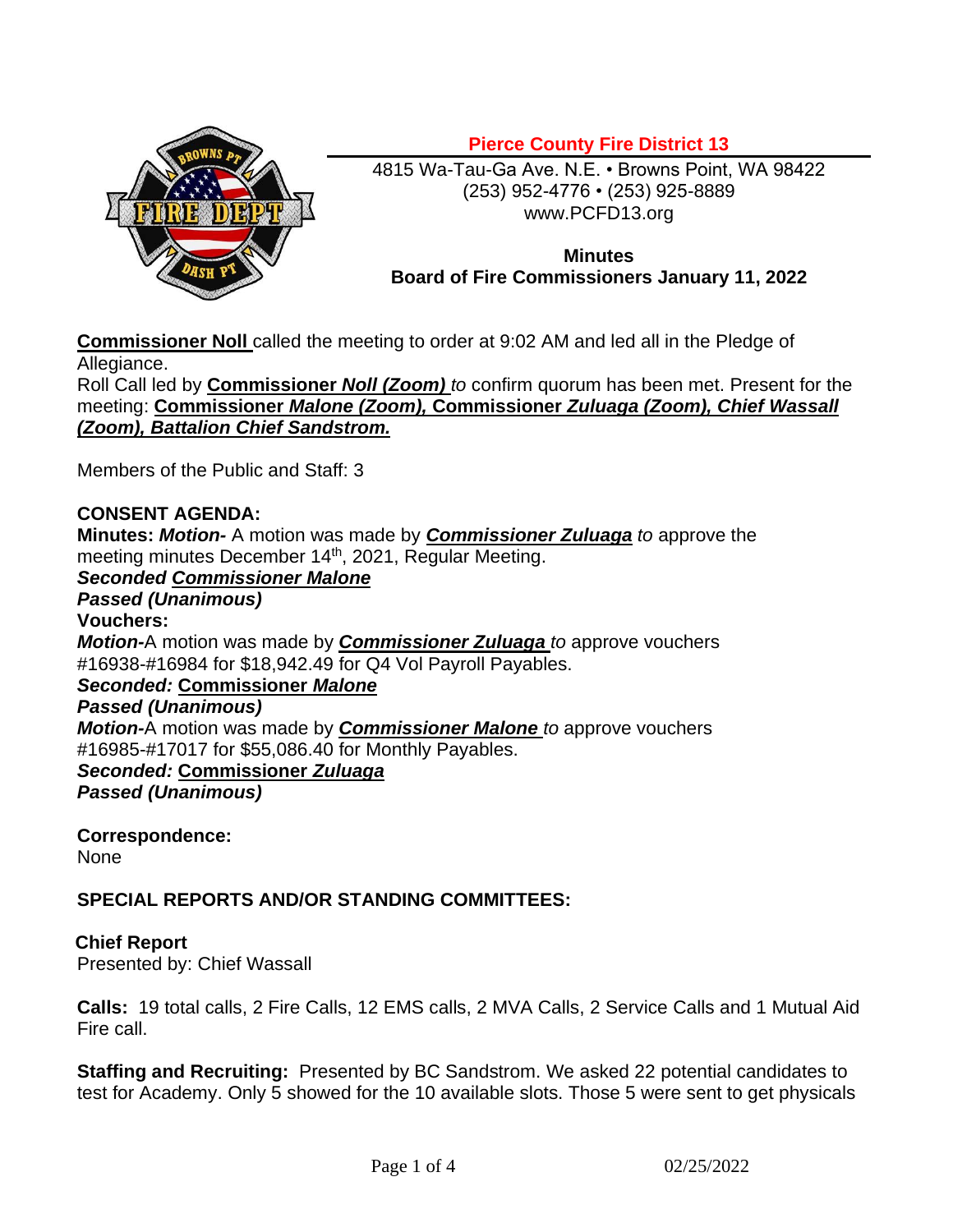and 1 recruit did not pass. Leaving us with 4 for February Academy from Browns Point. Two additional potential candidates were sent to get physicals. Potentially we could have a total of 6. February Academy will also have 1 from Ruston, Riverside 3 or 4. Keri and I have gone to Pierce College to recruit. We have learned that potential candidates are on multiple fire department lists for academies. Whichever department calls first is where they are going. We have decided to hold an August Academy to keep our numbers even.

### **Financial Report**:

| <b>GL Trial Balance cash on hand:</b> | \$210,564.00 |
|---------------------------------------|--------------|
| Less 1-11-2022 expenses               | $-74,029.00$ |
| Deposits (not yet posted)             | 0.00         |
| Remaining cash on hand:               | \$136,535.00 |
| Reserves: \$357,167.42                |              |

**Training:** We are having integrated training for the Auto Pulse, I Gel and Life Pak.

**SS911:** South Sound 911 is starting crossover training. Training dispatchers to be able to dispatch either police or fire. SS911 is short staffed due to Covid.

**Fleet Status:** The new Command Vehicle has arrived. I have not seen it. I also hear it is red, perfect. I will see about ordering lights and radios when I return. We bought new snow chains for both engines and Aid unit. These chains are much easier to install, and they have better traction.

### **Good of the Order:**

We have secured a date for the Fire Department Banquet. It will be at the BPIC on January 22<sup>nd</sup>. We need to evaluate if we are healthy enough to have the banquet. I want to again congratulate Battalion Chief Sandstrom on his promotion. Thank you to Commissioner Zuluaga for stepping in for me and swearing in BC Sandstrom. Thanks to all the officers and personnel for covering for me while I tried to heal up. We are still moving forward with the Fire Academy in February. We are continuing watching and moving to keep everyone safe.

### **MSO Report**:

 CDC updating Covid 19 guidelines Autopulse training for Officers will be tonight with their Rep. Congratulation to BC Sandstrom on his promotion. Prepping Vector Solutions to change over to Lexipol. Making sure everyone's history transfers correctly. Lexipol will also store our SOP's.

## **Commissioner(s) Report:**

## **Commissioner Malone**:

Thanks to staff for keeping the roads clear.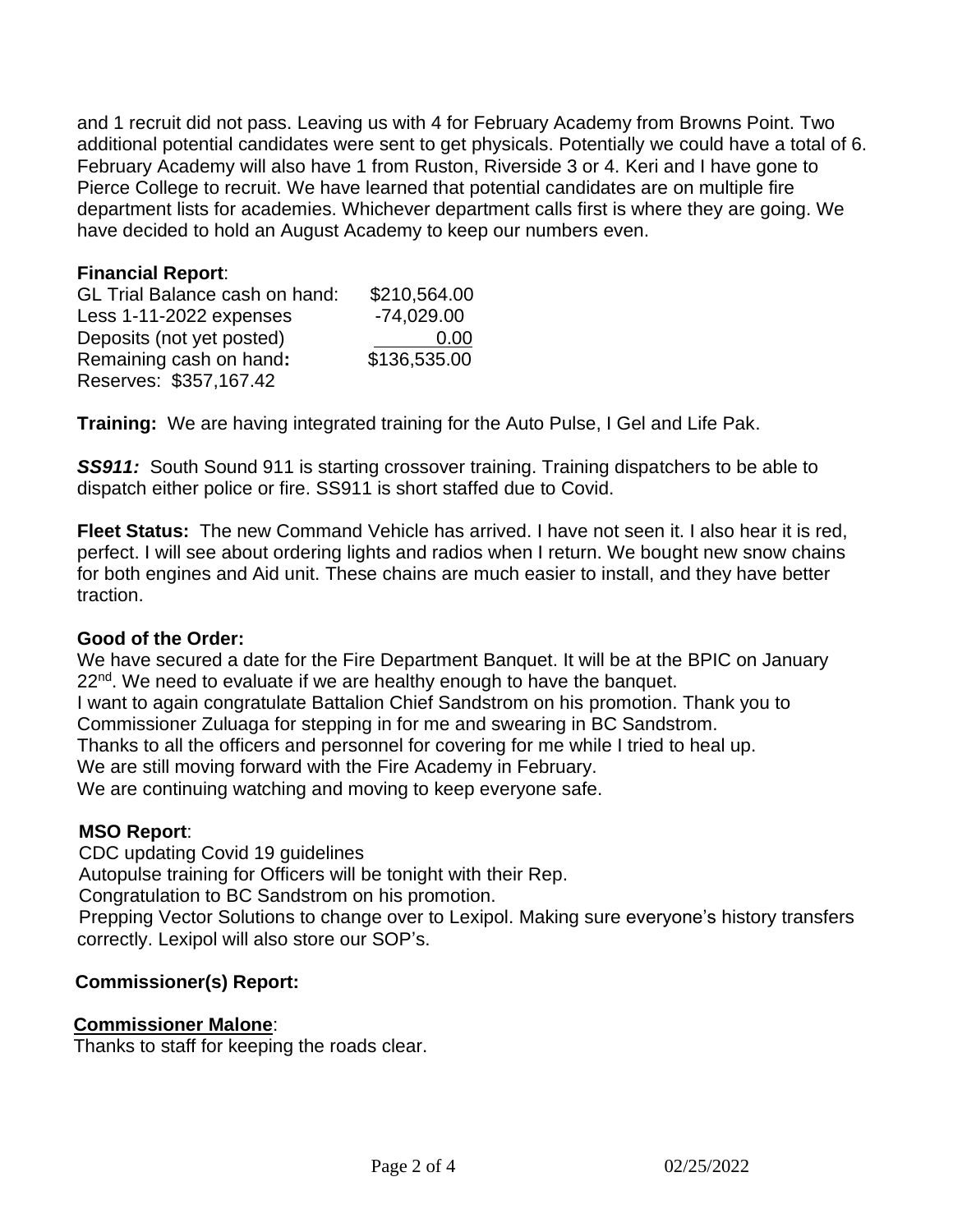### **Commissioner Zuluaga**:

Congratulations to Chief Wassall in his Fire Officer III training. He has his portfolio (18 components to complete).

### **Commissioner Noll:**

Time to begin work on the Annual Report and have it available to the community on our website.

Long Term Care on hold until State of Washington decides on when to start reporting funds. State Fire Marshall NFIRS program has free webinars available.

WFCA legislative session starts on January 27, 2022, via Zoom.

Thanks to Chief and staff for accurate budgeting amounts for Fiscal Year 2021. Next PC Fire Commissioners meeting on Thursday, January 27<sup>th</sup> @ 7PM via Zoom.

## **Public Information Report-Presented by PIO Scott Watkins**

762 Visitors of those 241 were new.

Facebook had 3676 visits and 471 engages due to the Santa run pictures.

Life of the Points magazine working on nothing set.

## *OLD BUSINESS*:

1.Town Center Project Update Nothing new, rumor that the Diner is moving down into the tideflats. 2. Property Acquisition No contract signed either seller or PCFD#13 to purchase the lot on 809 & 900 Le-Lou-Wa Place Northeast Tacoma, WA Address Feasibility study starts from the point of signed contract. We have 90 Days to complete. 3.Station 77 remodel status Awaiting for a report from Lawhead Architects on station assessment.

### **NEW BUSINESS:**

1. 2022 Objectives Signed mitigation agreement Finalizing Station 77 remodel direction Evaluate Equipment upgrades Schedule Academies to restock our volunteer pipeline. Emphasis on training, policies, and procedures. Evaluation of Fire Engine replacement (engine specifications). Replacement of Station 76 generator

2. Response to Unexpected Situations Continual training on impact situations to the community: Power Loss multiple days **Landslides** HWY 509 Closures Tideflat incidents Tide awareness (King Tides)